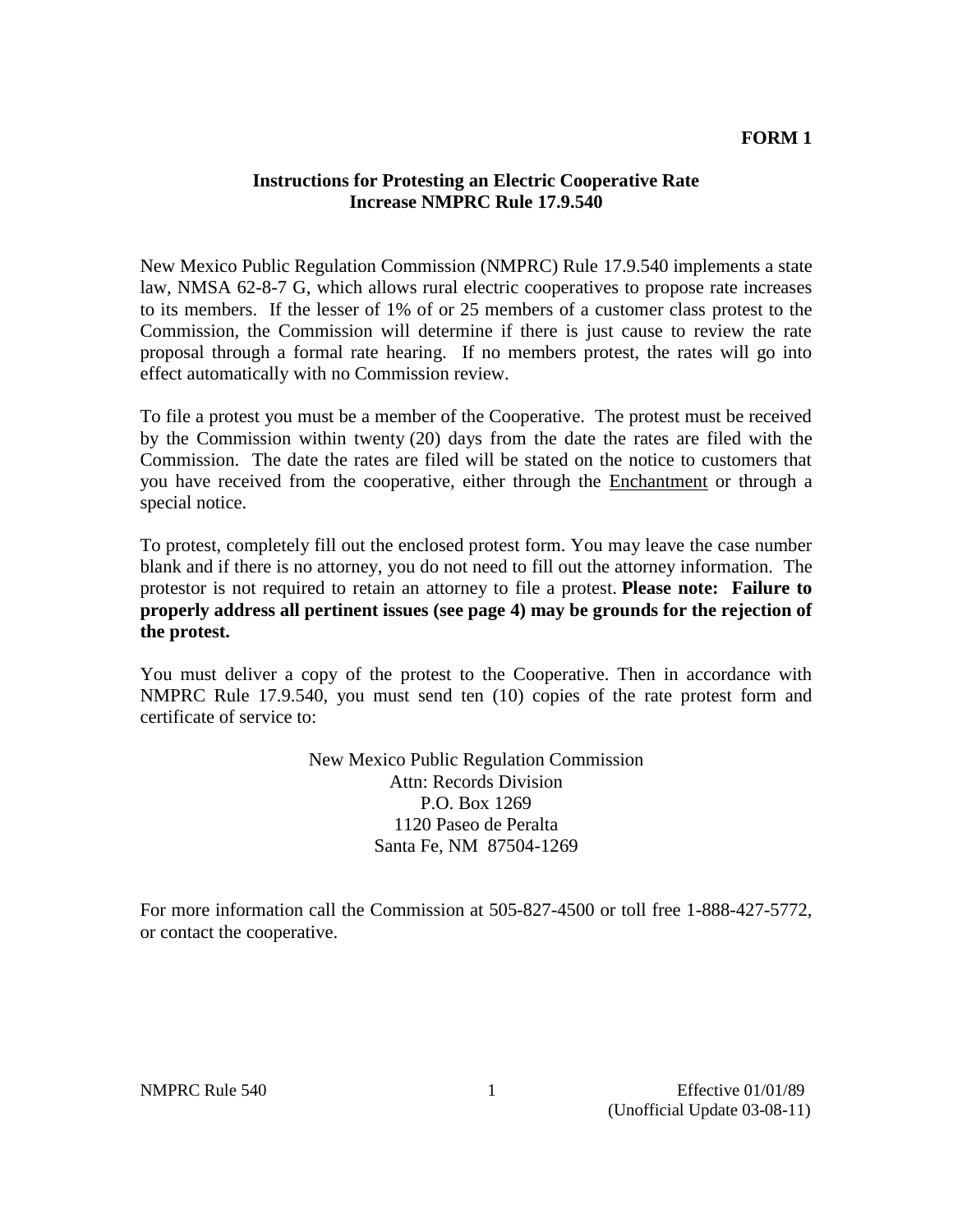## **FORM 1.1**

|   | IN THE MATTER OF THE FILING                                        |     |                                                    |                       |  |                                                                                          |
|---|--------------------------------------------------------------------|-----|----------------------------------------------------|-----------------------|--|------------------------------------------------------------------------------------------|
|   | OF NEW RATES BY                                                    |     |                                                    | CASE NO.              |  |                                                                                          |
|   | RURAL ELECTRIC COOPERATIVE, INC.                                   |     |                                                    |                       |  |                                                                                          |
|   |                                                                    |     | <b>PROTEST</b><br><b>TO PROPOSED RATE INCREASE</b> |                       |  |                                                                                          |
|   | <b>SUBMITTED BY:</b>                                               |     |                                                    |                       |  |                                                                                          |
|   |                                                                    |     |                                                    |                       |  |                                                                                          |
|   |                                                                    |     |                                                    |                       |  |                                                                                          |
|   |                                                                    |     |                                                    |                       |  |                                                                                          |
|   |                                                                    |     |                                                    |                       |  |                                                                                          |
|   |                                                                    |     |                                                    |                       |  |                                                                                          |
|   |                                                                    |     |                                                    |                       |  |                                                                                          |
|   | <b>ATTORNEY INFORMATION:</b>                                       |     |                                                    |                       |  |                                                                                          |
|   |                                                                    |     |                                                    |                       |  |                                                                                          |
|   |                                                                    |     |                                                    |                       |  |                                                                                          |
|   |                                                                    |     |                                                    |                       |  |                                                                                          |
|   |                                                                    |     |                                                    |                       |  | (Attach the name, mailing address, and telephone number of attorney of each protestant.) |
|   | I am a member of the                                               |     |                                                    |                       |  |                                                                                          |
|   |                                                                    |     |                                                    | (Name of Cooperative) |  |                                                                                          |
|   | I protest the rates being proposed by the above named Cooperative. |     |                                                    |                       |  |                                                                                          |
| I | protest                                                            | the | proposed                                           | rate(s)               |  | affecting<br>the<br>Class of customers (i.e., residential,                               |
|   | commercial, industrial, irrigation, etc.).                         |     |                                                    |                       |  |                                                                                          |
|   |                                                                    |     |                                                    |                       |  |                                                                                          |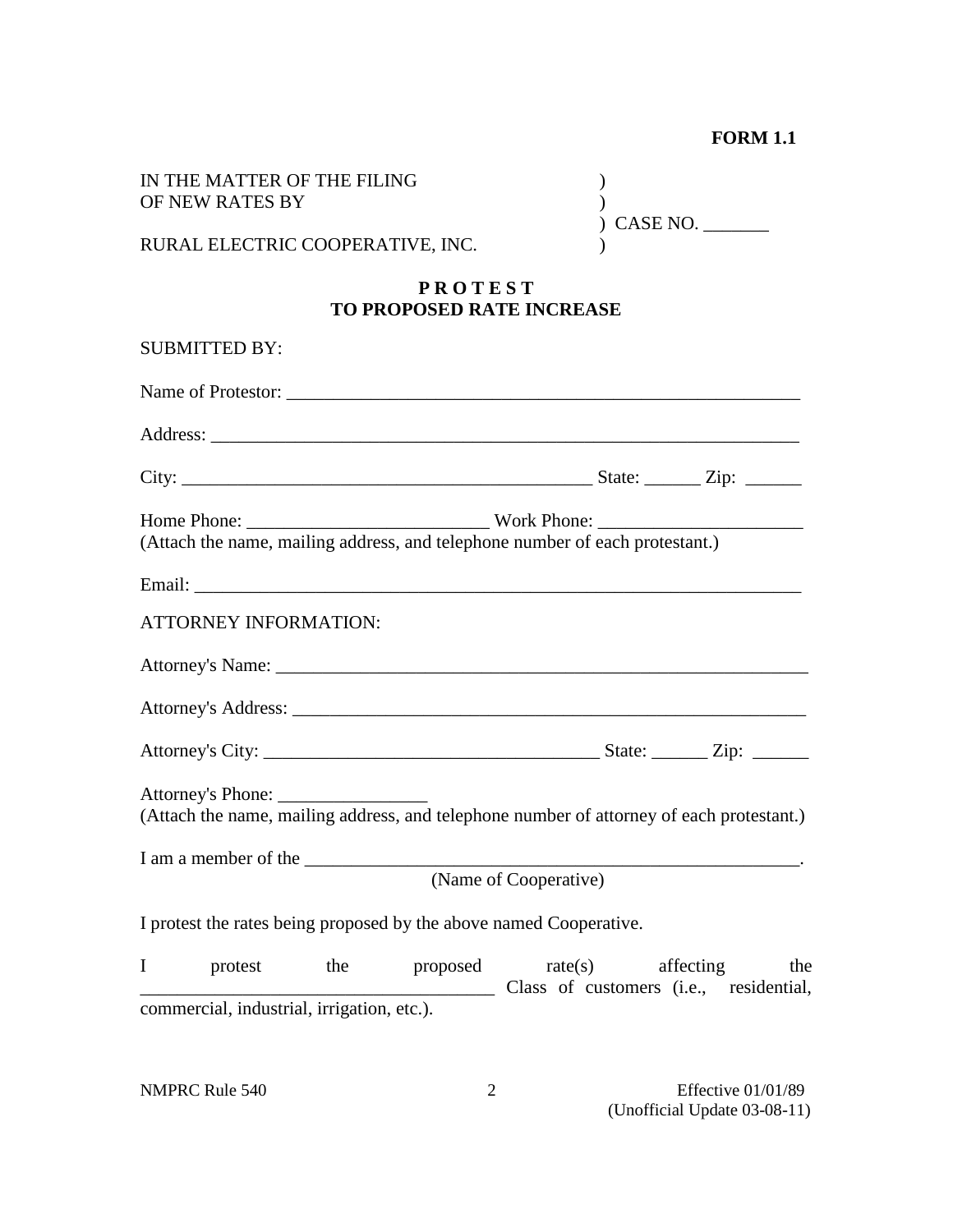### **YOU MUST ADDRESS EACH OF THE FOLLOWING ISSUES**

1. A clear concise statement of the effect of the proposed rate or rates on you.

2. A clear and concise state of the specific grounds upon which you believe the proposed rate or rates are unjust, unreasonable or otherwise unlawful.

3. A brief description of your efforts to resolve your objections directly with the Regulation.

4. A clear and concise statement of the relief you want from the Commission (i.e. what you want the Commission to do regarding the rate proposal).